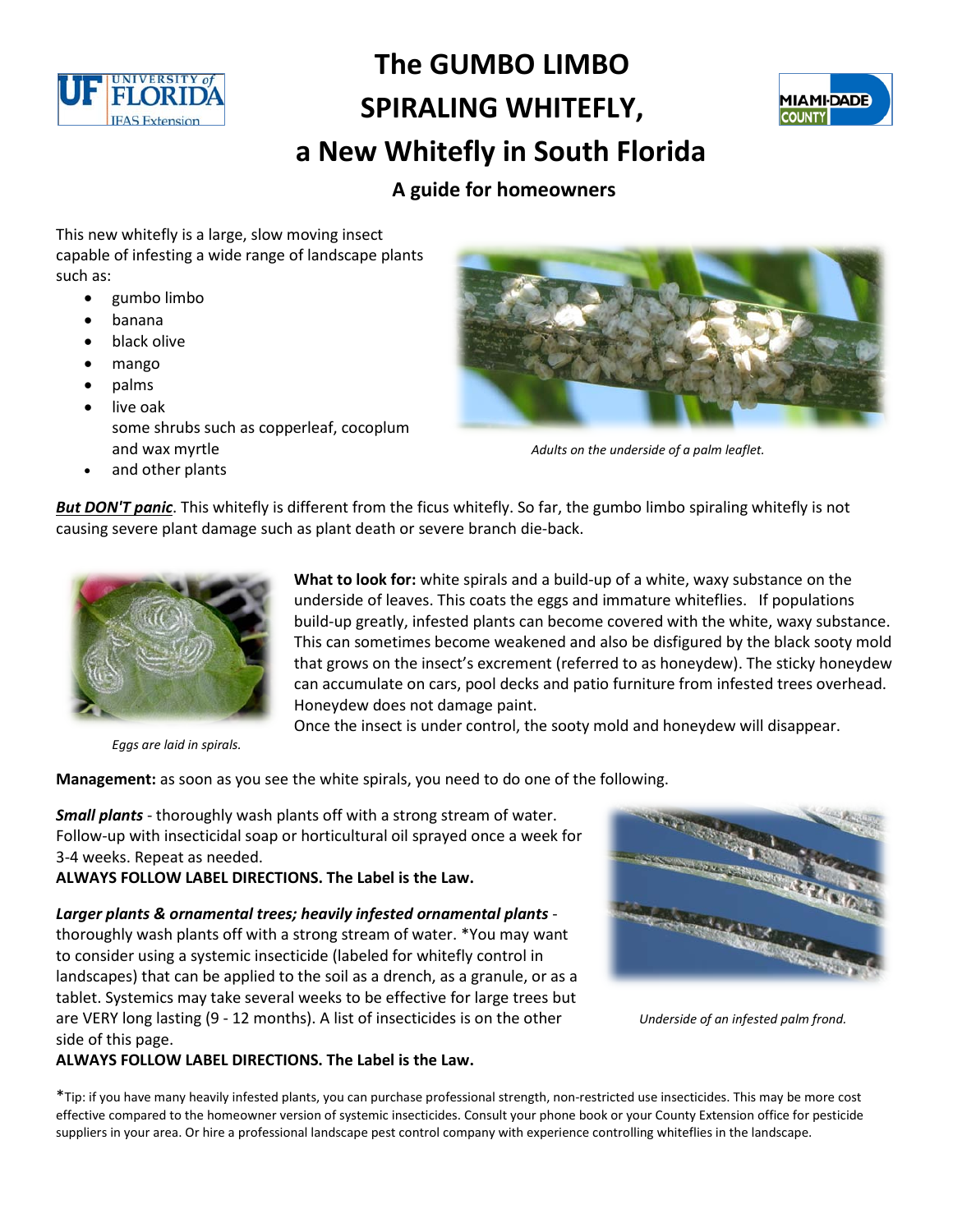*Fruit trees* - call your County Extension office for recommendations since most pesticides are not labeled for tropical fruit trees. See management suggestions for small plants listed above. Whiteflies can be wiped off banana leaves with a cloth.

#### **The tables below list insecticides labeled for homeowner use against whiteflies (plants and trees EXCEPT fruit trees). These are available at garden centers, retail nurseries, and hardware stores.**

*Contact* (sprayed directly onto the pest. These are least-toxic - less harmful to natural enemies of pests and to the environment.)

| Trade Name(s)                                      | <b>Active Ingredient</b>      | <b>Chemical Class</b> |
|----------------------------------------------------|-------------------------------|-----------------------|
| BioNeem (Bonide);                                  | Neem oil                      | <b>Botanical</b>      |
| Neem Oil (Green Light, Southern Ag);               |                               |                       |
| Rose Defense (Green Light)                         |                               |                       |
| Organocide;                                        | Paraffinic oil, vegetable oil | Biorational           |
| Ultra-fine Horticultural Oil (Sunspray and others) |                               |                       |
| Insecticidal Soap (various brands)                 | Potassium salts               | Biorational           |

*Systemics* (usually applied to the base of the plant as a soil drench and very long lasting. Less harmful to natural enemies of pests.)

| Trade Name(s)                                            | <b>Active Ingredient</b> | <b>Chemical Class</b> |
|----------------------------------------------------------|--------------------------|-----------------------|
| Tree & Shrub Insect Control with Safari (Green Light)    | Dinotefuran              | Neonicotinoid         |
| Tree & Shrub Insect Control (Bayer Advanced, Ortho Max); | Imidacloprid             | Neonicotinoid         |
| Tree & Shrub Protect and Feed (Bayer Advanced);          |                          |                       |
| and other products                                       |                          |                       |

*Others* (some may harm natural enemies of whiteflies.)

| Trade Name(s)                                                                          | <b>Active Ingredient</b> | <b>Chemical Class</b> |
|----------------------------------------------------------------------------------------|--------------------------|-----------------------|
| Flower, Fruit & Vegetable Insect Killer (Ortho)                                        | Acetamiprid              | Neonicotinoid         |
| Bug-B-Gon Max Lawn & Garden Insect Killer (Ortho)                                      | <b>Bifenthrin</b>        | Pyrethroid            |
| Rose & Flower Insect Killer (Bayer Advanced);<br>Lawn & Garden Insect Killer (Schultz) | Cyfluthrin               | Pyrethroid            |
| Triazicide Once & Done Insect Killer (Spectracide), liquid                             | Lambda-cyhalothrin       | Pyrethroid            |
| Malathion (various brands)                                                             | Malathion                | Organophosphate       |
| Indoor/Outdoor Broad Use Insecticide (Hi-Yield)                                        | Permethrin               | Pyrethroid            |
| Yard & Garden Insect Killer (Bonide);<br>Rose & Flower Insect Spray (Spectracide)      | Pyrethrins               | <b>Botanical</b>      |

#### **For more information**

http://miami-dade.ifas.ufl.edu/ and click onto the " gumbo limbo spiraling whitefly" link or contact the UF/IFAS Miami-Dade County Extension office (305 248-3311).



Prepared by: A. Hunsberger, Urban Horticulture Agent & Entomologist, UF/IFAS Miami-Dade County Extension, and Dr. Catharine Mannion, Entomologist, UF/IFAS TREC. Reviewed by T. Olczyk, UF/IFAS Miami-Dade County Extension Director. Nov. 2010. Photo credits: M. Gutierrez and H. Glenn, UF/IFAS TREC.



\_\_\_\_\_\_\_\_\_\_\_\_\_\_\_\_\_\_\_\_\_\_\_\_\_\_\_\_\_\_\_\_\_\_\_\_\_\_\_\_\_\_\_\_\_\_\_\_\_\_\_\_\_\_\_\_\_\_\_\_\_\_\_\_\_\_\_\_\_\_\_\_\_\_\_\_\_\_\_\_\_\_\_\_\_\_\_\_\_\_\_\_\_\_\_\_\_\_\_\_\_\_\_\_\_\_\_\_\_\_\_\_\_\_\_\_\_\_\_\_\_ The use of trade names in this publication is solely for the purpose of providing specific information. UF/IFAS does not guarantee or warranty the products named, and references to them in this publication does not signify our approval to the exclusion of other products of suitable composition. All chemicals should be used in accordance with directions on the manufacturer's label. Check the label carefully as this information does change and our publications may not have the latest information. Use pesticides safely. Read and follow directions on the manufacturer's label.

The Institute of Food and Agricultural Sciences (IFAS) is an Equal Opportunity Institution authorized to provide research, educational information and other services only to individuals and institutions that function with non-discrimination with respect to race, creed, color, religion, age, disability, sex, sexual orientation, marital status, national origin, political opinions or affiliations. For more information on obtaining other extension publications, contact your county Cooperative Extension service.

\_\_\_\_\_\_\_\_\_\_\_\_\_\_\_\_\_\_\_\_\_\_\_\_\_\_\_\_\_\_\_\_\_\_\_\_\_\_\_\_\_\_\_\_\_\_\_\_\_\_\_\_\_\_\_\_\_\_\_\_\_\_\_\_\_\_\_\_\_\_\_\_\_\_\_\_\_\_\_\_\_\_\_\_\_\_\_\_\_\_\_\_\_\_\_\_\_\_\_\_\_\_\_\_\_\_\_\_\_\_\_\_\_\_\_\_\_\_\_\_\_

U.S. Department of Agriculture, Cooperative Extension Service, University of Florida, IFAS, Florida A. & M. University Cooperative Extension Program, and Boards of County Commissioners Cooperating. Millie Ferrer-Chancy, Interim Dean.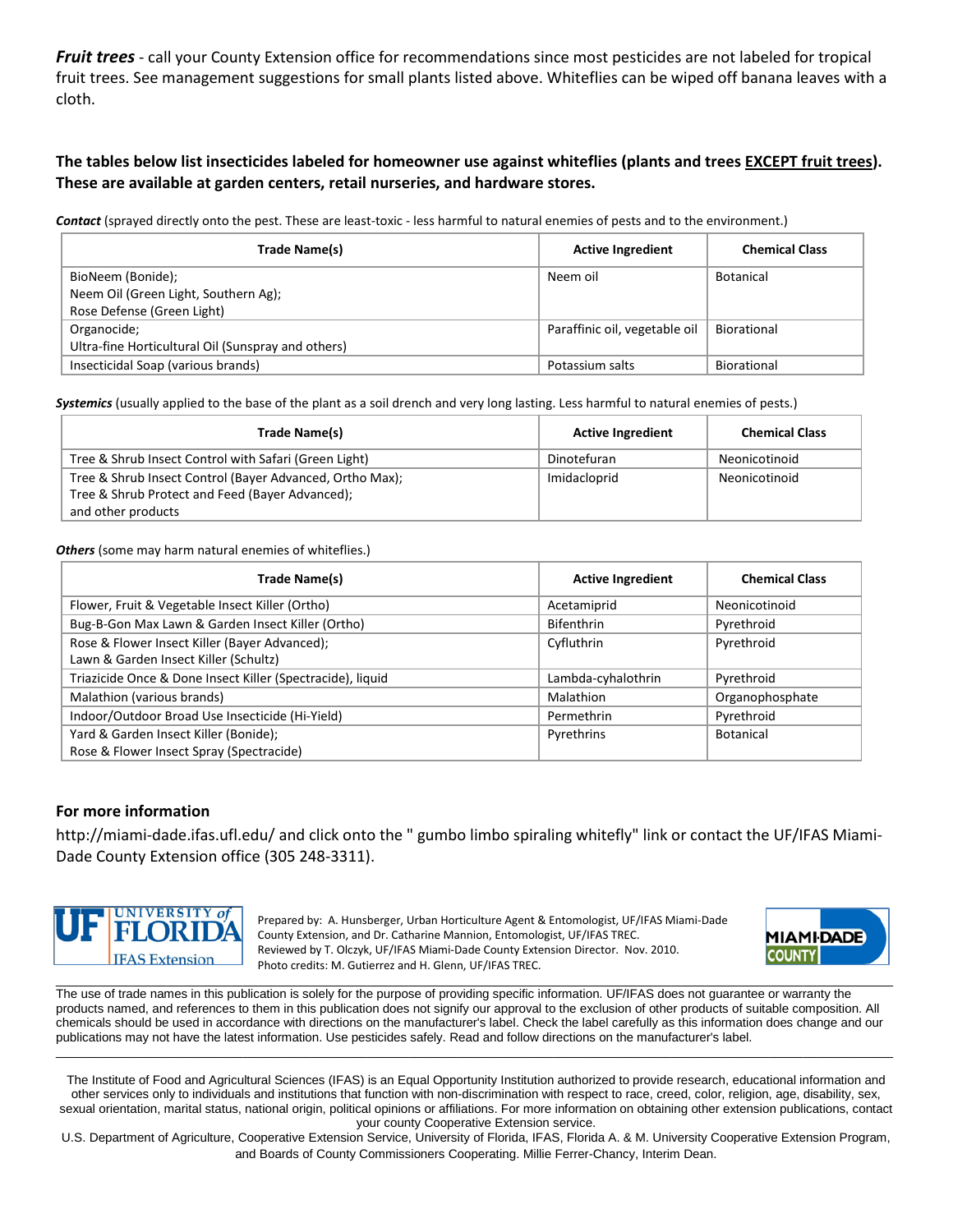



# **Common questions about the gumbo limbo spiraling whitefly (***Aleurodicus rugioperculatus***)**



Photos: H. Glenn, UF/IFAS

# **1. Is the tree going to die**?

In most cases, this whitefly will NOT kill healthy, large trees and palms, however, small, newly planted or unhealthy plants with extremely high infestations could possibly die. The type and level of damage (leaf damage, leaf drop, branch dieback, decline, etc.) will be dependent on the type of plant. This whitefly does NOT cause the sudden leaf drop as seen with the ficus whitefly.

The most noticeable symptoms of this whitefly are: a heavy deposit of flocculent, white, waxy material that covers leaves; a sticky substance called honeydew that is excreted by the whiteflies and black sooty mold that grows on the honeydew. Both the honeydew and sooty mold will coat plant surfaces as well as objects or other plants below or near the infested tree. Sooty mold is a fungus but is not a plant disease, however, it may interfere with photosynthesis, and if excessive, may reduce plant growth, and may cause early leaf drop. The white waxy material, honeydew, and sooty mold usually wear off following control of the whitefly infestation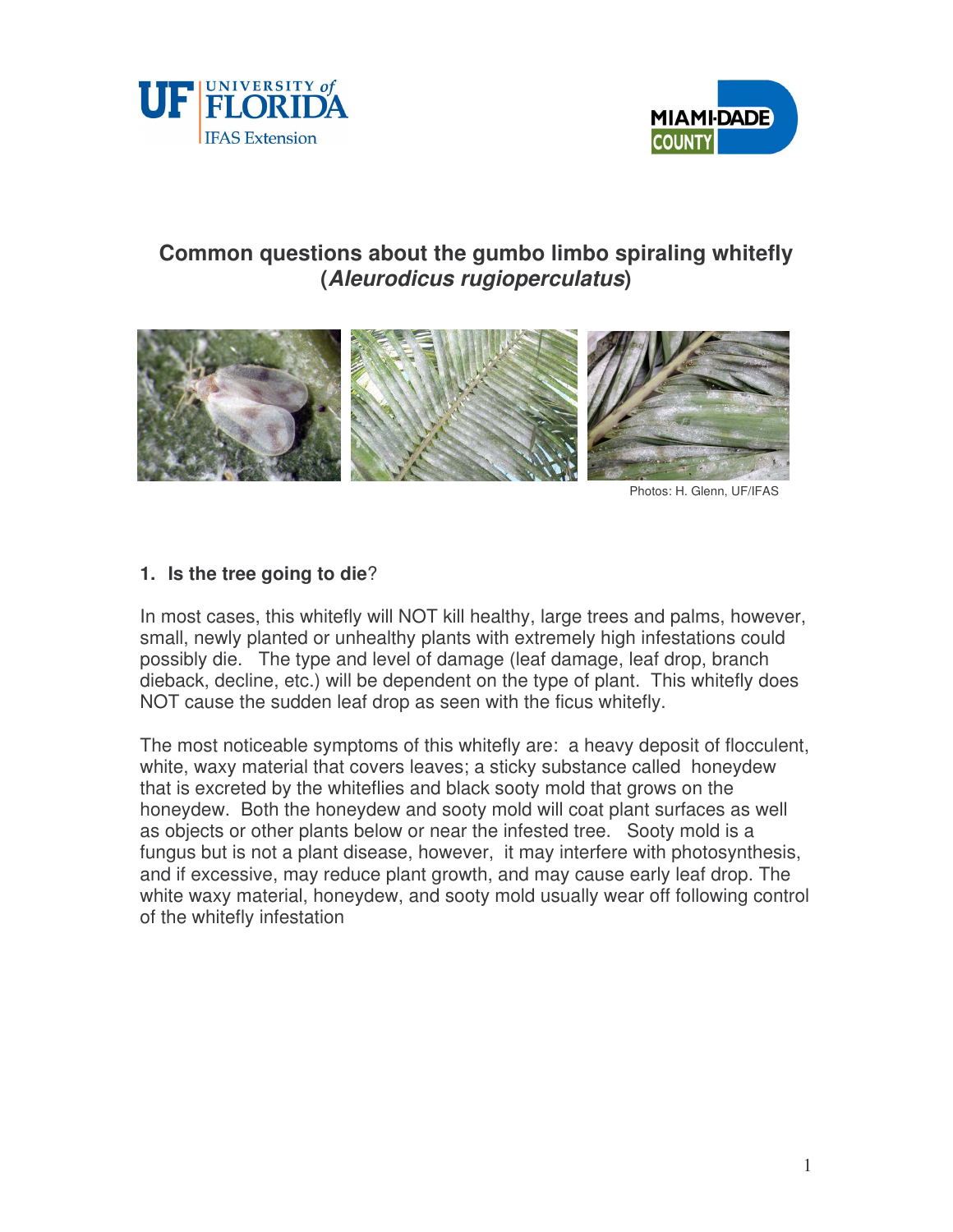

Photo: H. Mayer, Miami-Dade Extension

# **2. What is the best management**?

When a new pest, such as the gumbo limbo spiraling whitefly first arrives, it often reaches very high populations and sometimes can be very damaging. In subsequent years after its arrival, further outbreaks frequently show a steady decline in severity as natural controls help reduce the infestation. After several years the impact is usually greatly reduced. Although some insecticide use may be necessary, it is very important to understand the importance of natural enemies and the need to focus on long-term, biologically based management. Some useful strategies are:

- Make sure the insect has been properly identified. There are many species of whiteflies and similar looking insects found on landscape plants. Contact the UF/Miami-Dade County Extension office for a proper identification and recommendations (305 248-3311).
- Monitor plants for early signs of infestation. The spiraling eggs are easy to see and are a good target to look for. It is easier and cheaper to treat when the infestation first starts. Do not wait until you see the leaves covered in white floccules of wax, honeydew, or sooty mold.
- Be aware of the presence of natural enemies like lady bugs, parasitic wasps, and others. They will be very helpful for long-term management.
- Avoid the use of insecticides that can kill the natural enemies when applied as a foliar spray.
- After controlling the whitefly infestation, the white, waxy material and sooty mold that remains on the plant will take time to disappear unless hosed off.
- On small trees, palms, and fruit trees ultra fine horticultural oil and insecticidal soap can help control this pest, but 2 or more applications will be necessary 7-10 days apart. These products are available at garden centers and retail nurseries. Follow the label directions. Soaps and oils are less destructive to beneficial insects than other contact insecticides.
- Systemic insecticides are products that move through the vascular tissue of the plants. Whiteflies are poisoned as they feed on the plant sap. Contact insecticides, as the name implies, must make contact in order to kill the insect. Contact products can also kill beneficial insects. Systemic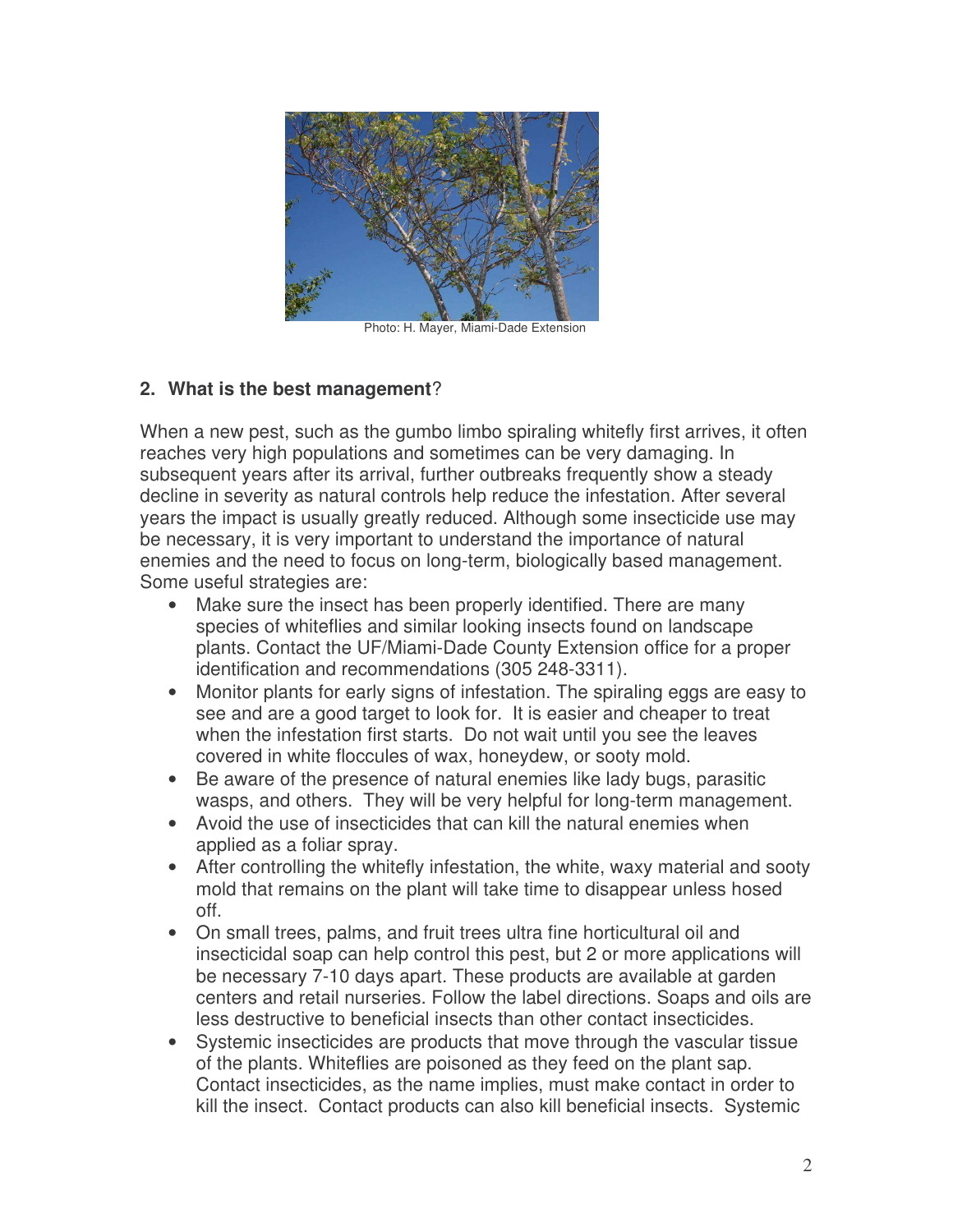insecticides can provide longer term control than contact insecticides particularly if the systemic insecticide is applied to the soil or trunk. For the above reasons it is recommended that where possible it is preferable to use systemic products.

- Systemic insecticides applied to the soil take time to work. Expect the product to start controlling the pest after about 1-2 weeks for small trees, palms and shrubs, and up to a month for large trees, and palms. However, systemic insecticides often last 9 to 12 months if applied to the soil.
- Be aware that some trees naturally lose their leaves during the dry season (late winter for gumbo limbo). Early spring is a good time to apply systemic insecticides to the soil.
- **For fruit trees only**, make sure that the plant is listed on the pesticide label **and do not deviate from label instructions as to how and when to use the product.** If tropical fruit trees are not listed on the label, do not use the insecticide.



Photo: H. Mayer, Miami-Dade Extension

## **3. Who can apply the insecticide?**

If you are a homeowner, you can purchase and apply any non-restricted use pesticide to plants on your property, but not those outside your property line. In most parts of Miami-Dade County, the homeowner is responsible for trees planted in the swale (right-of-way) in front of their property. If the plants are in a homeowner association public area, right-of-way, commercial or industrial area, the property owner needs to hire a pest control company. Ask for proof of the proper pesticide license. In the State of Florida, anybody who is going to be paid to apply pesticides must have the proper pesticide license.

## .**4.-Do I need to prune or remove my tree?**

You don't need to prune or remove your beautiful tree. It will cost you more money to remove the tree than the treatment. Don't panic! In the vast majority of cases the tree will survive. However, if a tree is in need of pruning, it is best to remove any branches prior to applying the insecticide. Follow good arboricultural practices to do that!